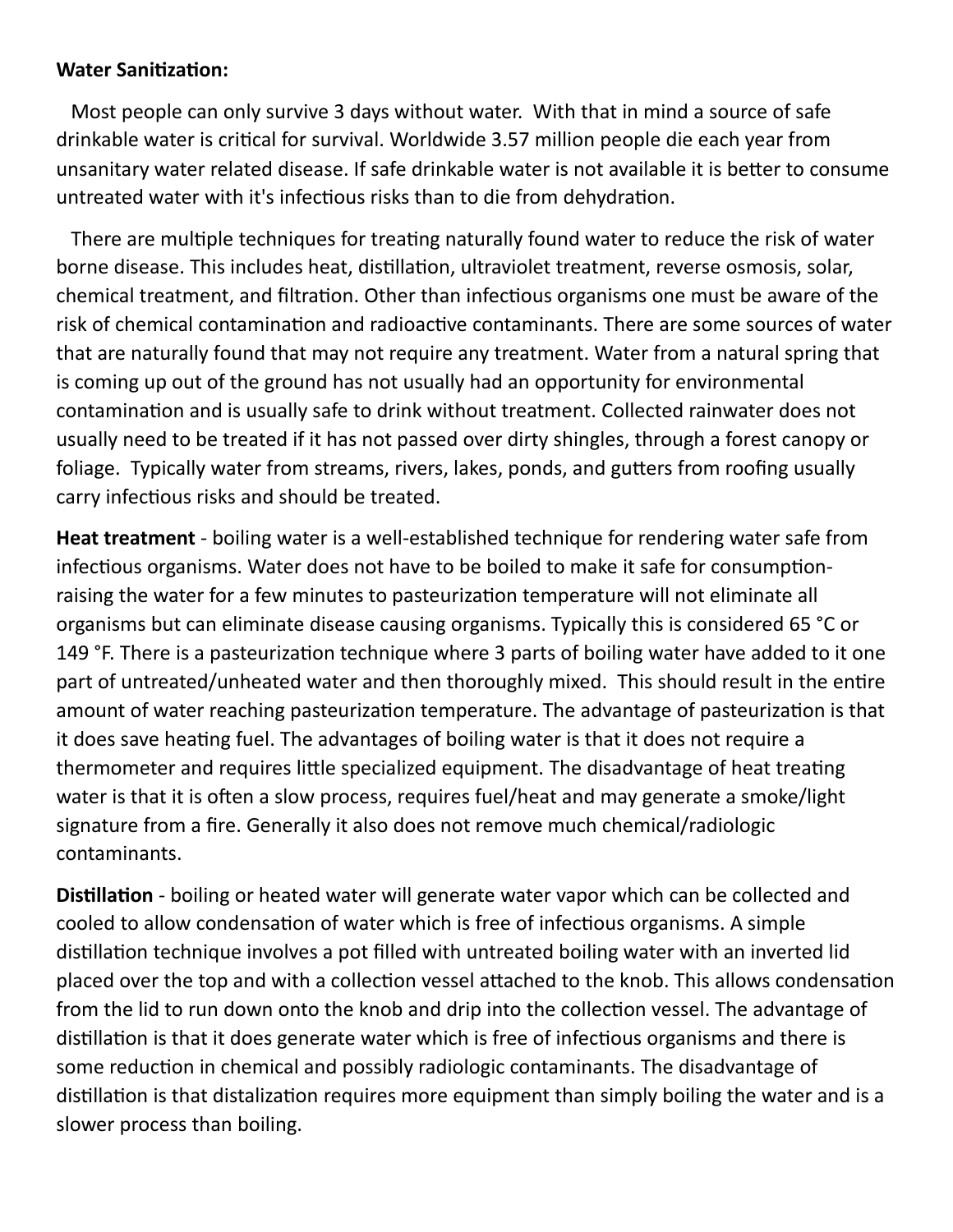**Ultraviolet light treatment** - ultraviolet light very effectively destroys the DNA of infectious organisms and is therefore very effective at rendering water free of infectious organisms. This effectiveness does depend on the cloudiness of the water, temperature, and intensity of the ultraviolet light. There are commercially available portable ultraviolet light water treatment devices for camping. Some of these devices require batteries and others may require a hand crank. The disadvantage of ultraviolet water treatment is that it does require specialized equipment and does not remove chemical/radiologic contaminants or improve water taste. The advantage of ultraviolet water treatment is that it is rapid and effective.

**Reverse osmosis** - Reverse osmosis works by forcing water through material with very tiny pores—as tiny as .0001 microns—so that ALMOST nothing except water emerges on the other side. Almost nothing. The EPA recommends reverse osmosis water treatment for most kinds of radioactive particles. Dissolved gases and materials that readily turn into gases can easily pass through most reverse osmosis membranes. Iodine-131 can escape from damaged nuclear plants as a gas - which allows it to disperse quickly through the atmosphere. The Iodine-131 gas can then get captured in atmospheric water and fall to the earth in rain and enter the water supply where it might fail to be removed with the reverse osmosis system. In order to remove the Iodine-131 activated carbon and ion exchange resins have been felt to be effectiveuntil they have become saturated. Ion exchange resin is also helpful for removal of radioactive cesium-137 from water. The advantage of reverse osmosis water purification is that it does capture infectious organisms and many radioactive particles. The disadvantage is that a reverse osmosis water purification system requires sophisticated equipment and repair/spare parts may not be easily available. To be the most effective against radioactive contaminants the reverse osmosis filter would need to be paired with an activated carbon and ion exchange resin system.

**Solar** - an interesting technique for reducing infectious organisms in water is to place the noncloudy untreated water in a clear plastic water or soda bottle of 2 L or less in size (technique called Sodis). The labels must be removed and the plastic clear. The bottle is then placed in direct sunlight for 1 or 2 days and certainly 2 days or longer if partly cloudy. It may not be effective at all if the weather is rainy. This technique works even better if the bottle has additional reflected light directed to it. The advantage of this technique is that it requires little specialized equipment and is a simple technique. The disadvantage of this technique is that it will not work unless under direct sunlight, will not remove chemical/radiologic contaminants, and does not have a clear success endpoint. Another solar technique involves a solar still using plastic sheeting and a pebble and a water collection cup. The solar still is simple and effective at removing infectious organisms but still may not remove all the chemical or radiologic contaminants and is slow.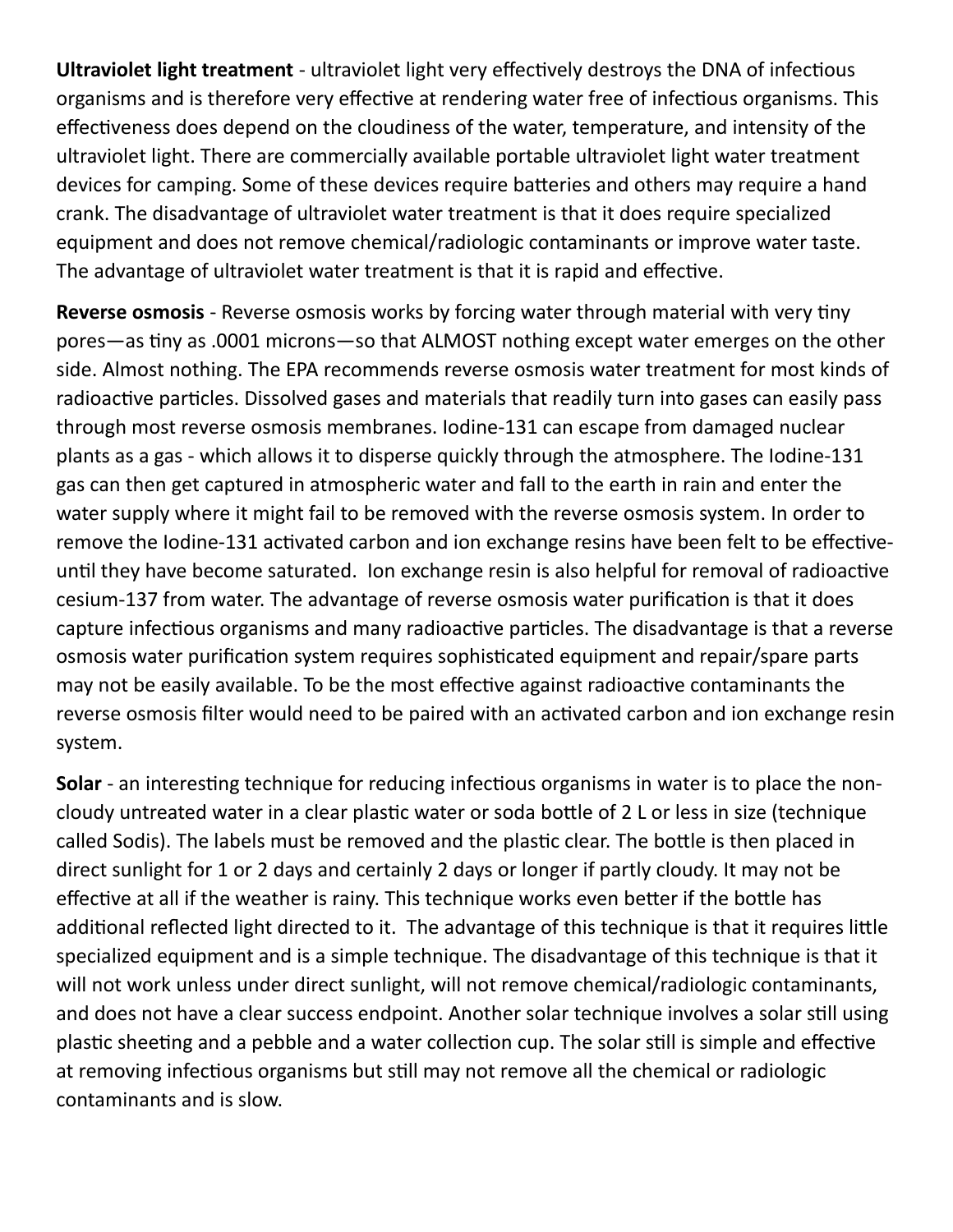**Chemical treatments** - bleach (sodium hypochlorite), iodine, pool shock (calcium hypochlorite) and potassium permanganate have been chemicals was used in water treatment. With all of these treatments the chemicals are added to the water and a treatment time is allowed giving the chemical time to appropriately destroy infectious organisms. Many water purification tablets utilize bleach or iodine as the active chemical for destroying infectious organisms. If household bleach is used in 2 to 4 drops per quart is the usual amount with more used for cloudy or cold water. The container should then be placed in the shade and allowed to rest for 30 to 45 minutes before consumption. Iodine may be used to treat water but may risk medical issues for some people; pregnant women, those with allergies to iodine and people with certain thyroid disease. 2% tincture of iodine can be used by placing 5 to 10 drops in a quart of water and placed in the shade to rest for 30 minutes. The same effect can be achieved using Betadine- 4-8 drops/L. (This gives double purpose for betadine- wound cleaning and water treatment). Potassium permanganate is a powerful oxidizer and a few crystals in a liter of clear untreated water will cause it to turn a very light pink color and this is allowed to sit for 2 hours. The potassium permangonate can be toxic at higher levels so only a light pink color would be indicated for water treatment- a bright pink or light purple may be used to clean wounds. The use of bleach and iodine for water disinfectant is more established and I would use those techniques preferentially to the potassium permanganate technique. Pool shock (powder calcium hypochlorite) can be used for water treatment for drinking using about a teaspoon per 100 gallons. Do not use pool shock that contains other additives. The advantage of chemical treatment techniques is that they require little equipment, are simple, and have no smoke or light signature. The disadvantage is that you must have those chemicals, allow for treatment time, they may flavor the water a disagreeable taste, and the treatment chemicals do not remove chemical/radioactive contaminants.

**Filtration** - filters can be made with ceramic material, micro-tubes, pleated paper or other fibers, or other similar materials that allow a fine pore size to be present. This can allow for the passage of water while physically obstructing the passage of infectious organisms. There are numerous types of filters for outdoor use and these have varying capabilities with regard to removal of infectious organisms. Viruses are small and are more difficult to filter. Some of the systems are designed for an individual and are like a straw while other systems are larger and can treat water for a group of people. Some water filtering systems involve sucking on a straw, others utilize a gravity flow system and some others use a pump. Some sources indicate that these filters may remove as much as 60 to 85% of radioactive contaminants. If a filter is combined with activated carbon then there is greater success at removing radioactive and chemical contaminants and may help remove a disagreeable taste from some water. The advantage of the water filtration devices is that they are simple and effective and portable and fast. The disadvantage is that eventually the filter will become nonfunctional once it is saturated and it may have only partial success against viruses. Some filters (especially after